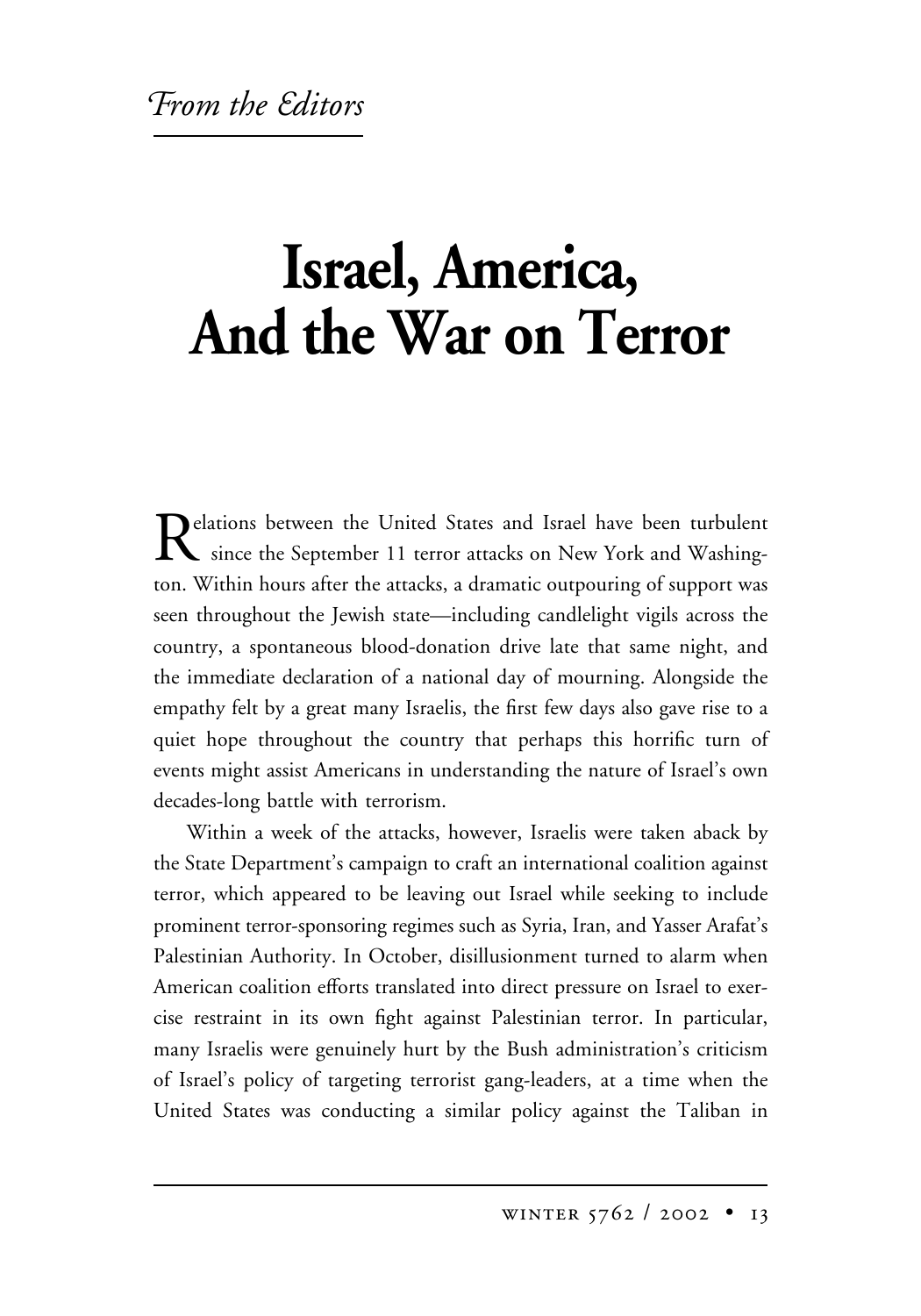Afghanistan. Israeli newspapers spoke freely of a "crisis" in relations with the United States, and the Israeli media widely reported on what was believed to be a growing resentment of Israel among the American public, supposedly driven by a belief that America's support for Israel was ultimately to blame for the attack on the United States. "An evil wind is blowing in recent days in the American press," announced reporter Eitan Amit in the daily *Yedi'ot Aharonot* of September 23. In the minds of many Americans, he reported, "the United States is paying for its friendship with Israel with the blood of its citizens."

In early December, after the fall of the Taliban regime in Afghanistan and a string of suicide bombings in Israel's major cities, the tone in Washington shifted in a direction far more favorable to Israel: Administration officials began to speak more critically of the Palestinian leadership, stopped talking about a "cycle of violence," and began asserting Israel's right of self-defense against terror. When Israel declared the Palestinian Authority to be a "terror-sponsoring entity" and Yasser Arafat to be "irrelevant," and then followed these declarations with major anti-terror operations in the Palestinian territories in mid-December, the Bush administration did not protest, but instead insisted that Arafat had to crack down on terrorist groups. American delegations also started to arrive in Israel to express their solidarity with the Jewish state—most notably the high-profile visit of New York City Mayor Rudolph Giuliani, Mayor-elect Michael Bloomberg, and New York State Governor George Pataki on December 9. It was Pataki who best summed up the new mood when, after taking part in a public candle-lighting ceremony on the first night of Hanuka, declared that "the special bonds that connect our two peoples are stronger than ever before."

These abrupt swings in attitude reflect, in part, the difficulties facing a superpower suddenly thrown into a long-term conflict with an unforeseen enemy and seeking to forge effective alliances amidst rapid changes. They also may reflect the internal struggles that have long characterized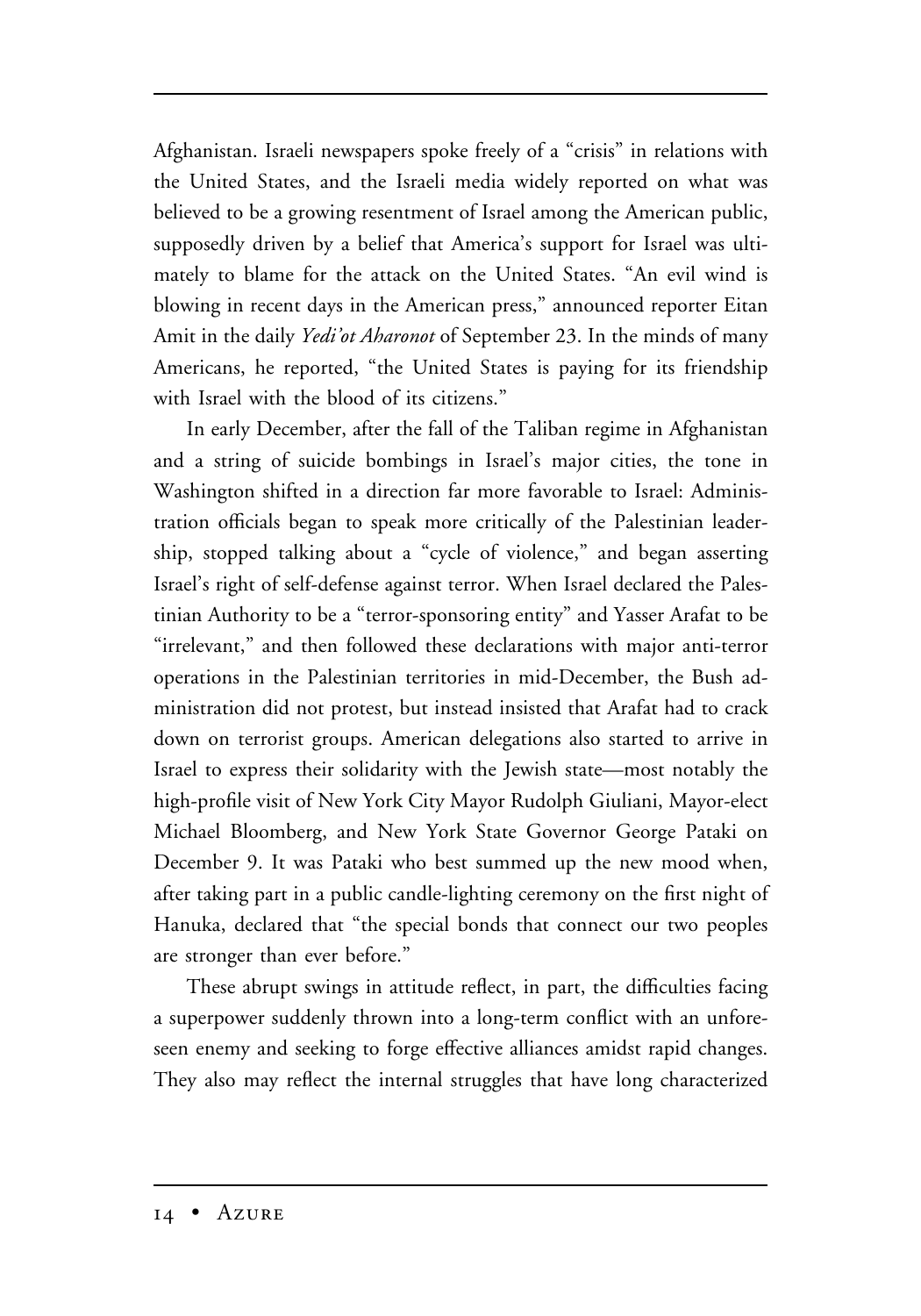American policymaking, regularly putting the diplomats at odds with those charged with defending American security, with the president navigating among the differing courses of action they offer.

But it would be a mistake to view these shifts, as have many Israelis, as reflecting a fundamental uncertainty among Americans or their leaders regarding the basic relationship between Israel and the United States. On the contrary, a good look at what is happening in America reveals a far more consistent trend of American support for Israel, which has only become more deeply entrenched, and has taken on new meaning, since September 11. In the wake of the terror attacks, the strategic interests of Israel and the United States have been brought into greater convergence than at any time since the end of the Cold War. At the same time, these interests have been translated into moral terms, putting the two countries clearly on the same side of a larger conflict. This commonality of interests and values is reflected in the attitudes of Americans, which have become more positive towards Israel, and also in the concrete cooperation that has already begun to take place between the countries. Indeed, for many Americans, Israel is no longer simply a friendly democracy locked in perpetual conflict with its neighbors, but also now an important source perhaps *the* most important source—of expertise and inspiration in fighting the war on terror.

Such a shift in both the reality of American and Israeli interests and in the way Americans tend to view the Jewish state may have opened up the possibility of a new period of deepened American-Israeli relations, which could potentially have a far-reaching effect on Israel's position in the world. But for this to happen, Israelis will have to take notice of the change, and act accordingly—lest the opportunity be squandered, and the Jewish state risk further isolation and frustration in its own efforts to secure a peaceful life for its citizens.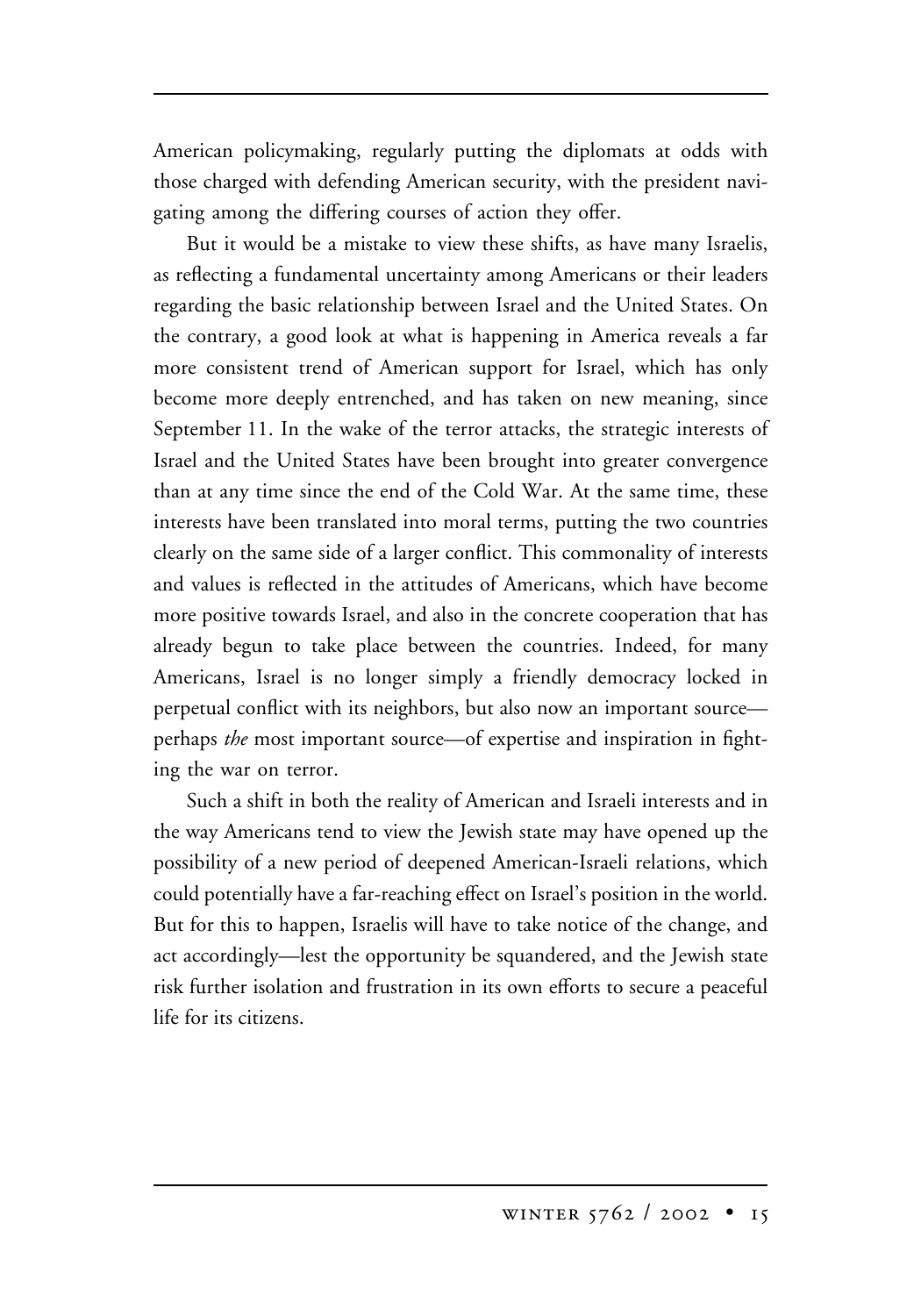The first step in understanding the present improvement in American support for Israel is to recognize the convergence of interests that has taken place between the two countries since September 11. In the past, support for Israel was often seen in the United States as a matter of ideology—a product of America's fundamental support for democracies around the world, or of a sense of historical or religious commitment to the success of the Jewish state. Such support was often criticized as exacting a real price in terms of more narrowly defined American interests: To take Israel's side against the Arab states meant sacrificing concrete benefits for abstract or sentimental gains, a sacrifice which many Americans could not understand or were unwilling to support.

In the past few months, however, the abstract has become tangible, while the seemingly concrete has proven ephemeral. America's centurylong diplomatic, military, and financial investment in the Arab world has netted very little of the kind of cooperation that the United States most needs as it searches for reliable allies in a new war. The Arab country on which Americans were counting the most, Saudi Arabia, revealed itself as fickle and unhelpful in efforts to bring an end to the al-Qaida terror network, a fact that Americans noticed and will not soon forget. But while such "concrete" interests were failing to pan out, America's longterm ideological commitment to Israel was being converted into the currency of loyalty in time of war, of brotherhood in arms against a common enemy. For the war on terror, it has become increasingly clear, is not a question of American retaliation against Afghanistan or al-Qaida, but a struggle against a much broader enemy that despises everything for which the West stands. Israel fits very clearly into the camp of loyal allies, for not only is it sympathetic to America's plight, but it has been locked in the same conflict, against the same enemy, for many years. This comity of interests has a powerful logic to it, one that is likely to work its way into any long-term American strategy.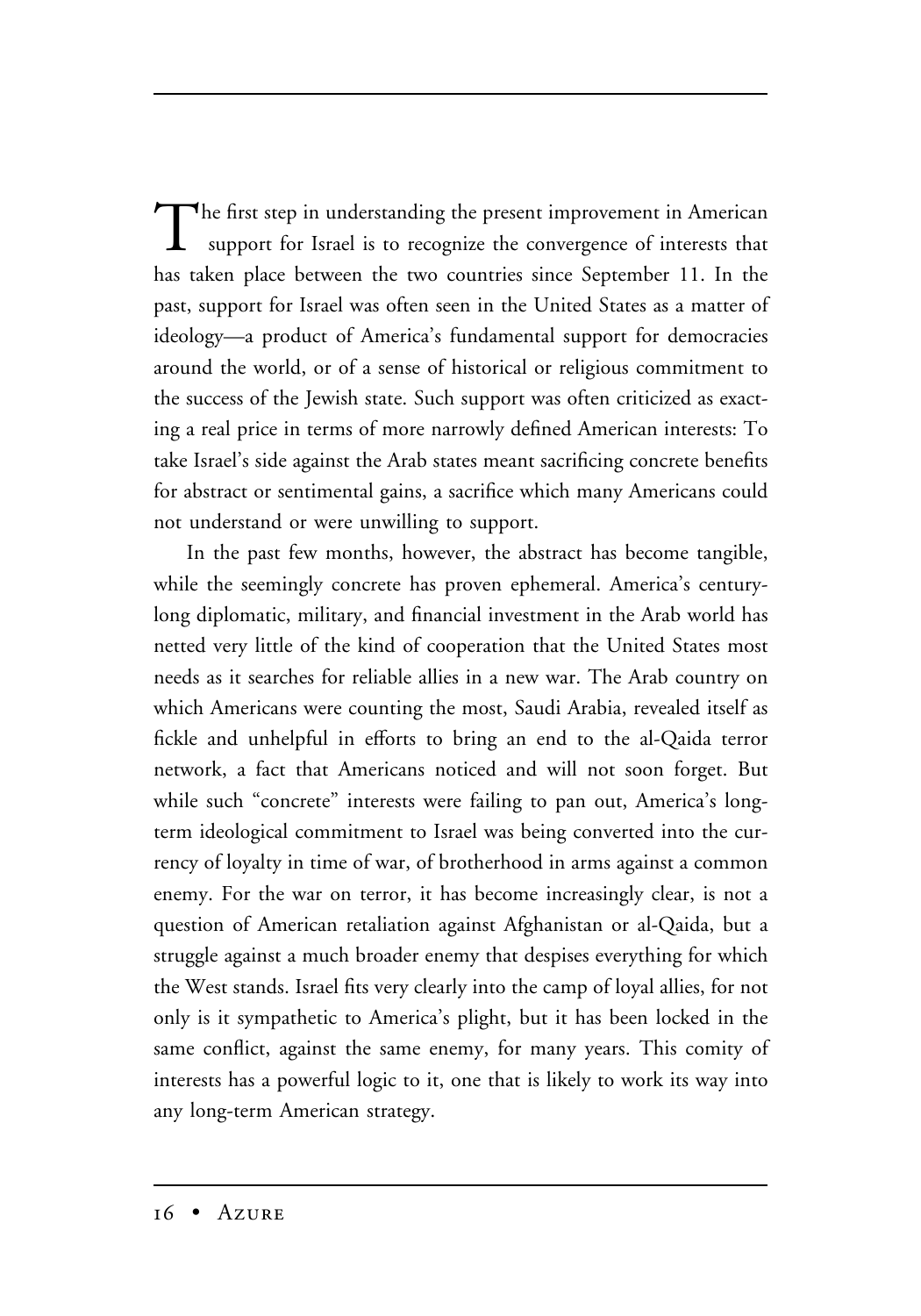Indeed, this logic has already begun to play itself out throughout the American political system, including at the highest levels. In a number of major speeches, President George W. Bush has repeatedly driven home the point that the American campaign is not only against those who actually attacked the United States, but against terrorism as such—an equation which naturally places Israel on America's side. In his speech before the United Nations General Assembly on November 10, for example, Bush made the parallel between al-Qaida and Palestinian terrorism all but explicit:

We must unite in opposing all terrorists, not just some of them. In this world, there are good causes and bad causes, and we may disagree on where that line is drawn. Yet there is no such thing as a good terrorist. No national aspiration, no remembered wrong can ever justify the deliberate murder of the innocent. Any government that rejects this principle, trying to pick and choose its terrorist friends, will know the consequences.

In the American public discourse, these words refer to Israel's enemies: It is they, far more than anyone else, who have turned "national aspirations" into a justification for terror. In a similar vein, Bush declared after a December 5 meeting with Norwegian Prime Minister Kjell Magne Bondevik that "those who want to commit terror against the United States or our friends and allies must be aware that they will be hunted down. And those nations which harbor a terrorist or feed a terrorist or hide a terrorist or clothe a terrorist had better beware of the United States and our friends, because they will be brought to justice." Especially in light of the immediate context—the comment came after Bush had answered several questions concerning the future of the Palestinian Authority—the reference to terror against America's "friends and allies" carried a clear message about Palestinian terrorism, which has been the foremost terrorist threat to an American ally.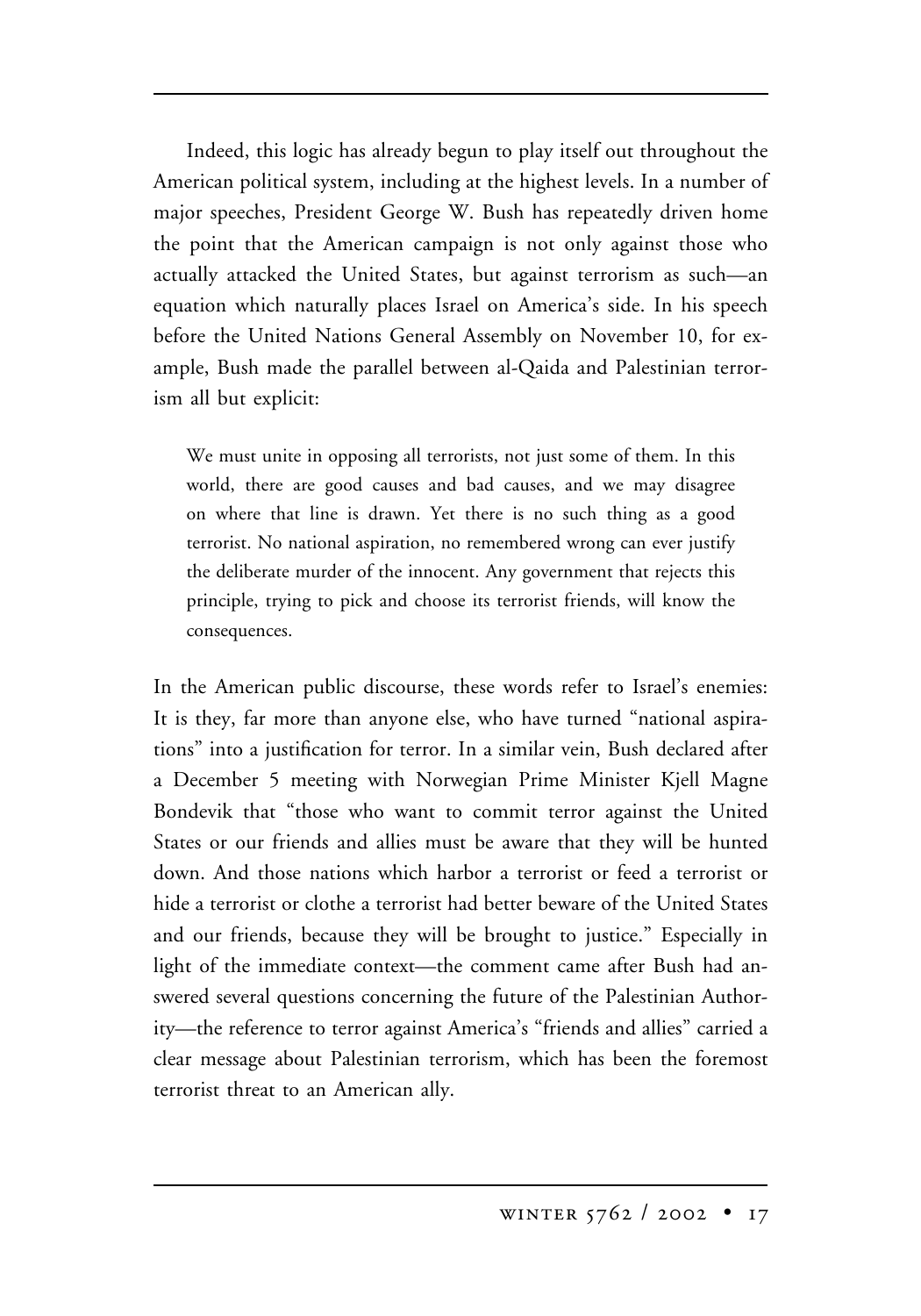But Bush did not even need to go so far in painting Israel's enemies as those of the United States. By drawing the line on the grounds of broader moral principles, rather than casting the conflict as against a specific enemy; by acting to shut down the financial apparatus of Hamas and Hezbollah and not just al-Qaida; by repeating over and over the refrain that there can be "no good terrorists and bad terrorists"—the Bush administration has offered its country a logic of war and a logic of how to choose its friends. It is a logic that inevitably places Israel among America's most significant allies in the new conflict, and Israel's enemies just as squarely among America's enemies, and among the potential targets for subsequent phases in the campaign.

This logic has not been limited to official declarations of the Bush administration. On Capitol Hill, for example, representatives from both parties have explicitly drawn a link between the threats faced by Israel and America, and have demanded that the United States back the efforts of its ally to fight back against terrorism. In a hearing of the House Committee on International Relations on October 24, Secretary of State Colin Powell was subjected to a grilling by disgruntled representatives over his criticism of the Israel Defense Forces' targeted killings of terrorists. The prevailing sentiment was summed up by the ranking Democrat in the committee, Representative Tom Lantos of California:

If Israel targets terrorists who are responsible for the murder of large numbers of innocent private citizens, whether it's in a discotheque or in a pizzeria or elsewhere, I think it is the ultimate of hypocrisy to have State Department spokesmen criticize our democratic allies for actions we ourselves engage in.

On November 16, eighty-nine members of the Senate sent a letter to President Bush urging the administration to stop pressuring Israel in its conflict with the Palestinians. "The American people would never excuse us for not going after the terrorists with all our strength and might," the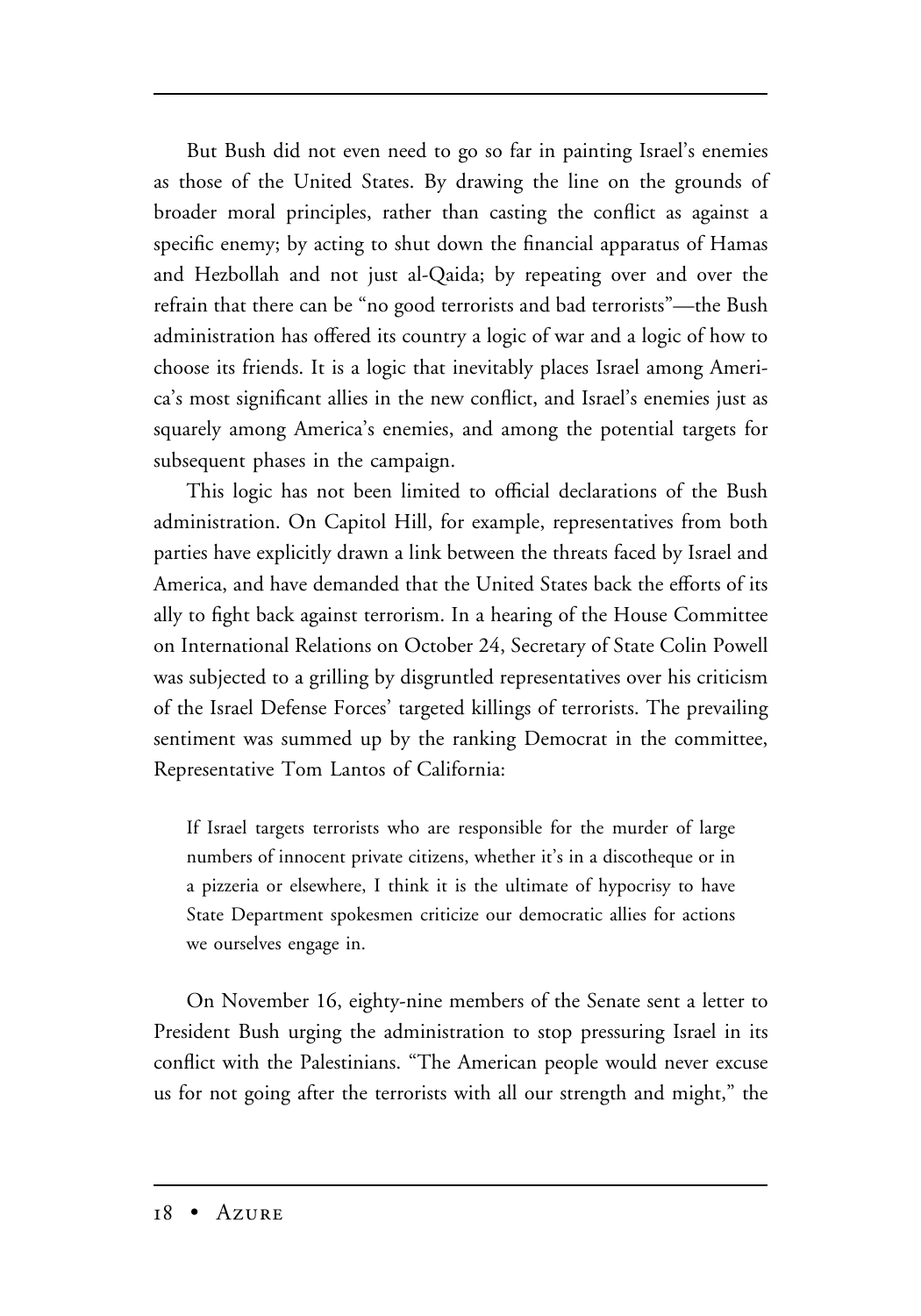letter said, as reported in *The New York Times*. "Yet that is what some have demanded of the Israeli government after every terrorist incident they suffer. No matter what the provocation, they urge restraint." Senator Arlen Specter, a Republican of Pennsylvania, was more direct in an interview with *The New York Times* that appeared on November 17. "Powell talks about the 'cycle of violence,' that suggests that one produces the other, and that there is a moral equivalency, which is not true. Terrorists killing civilians is totally unjustified, and Israel's response is self-defense."

The underlying assumption on Capitol Hill has been hard to miss: The United States and Israel are engaged in the same war, the means being used against both of them are similar, and it is therefore incumbent upon the United States to stand by its long-time ally.

Opinion leaders have conveyed this sense in even stronger terms. The well-known attorney Alan Dershowitz wrote in a November 2 column that "It is wrong for the U.S. to demand more of Israel than it asks of itself. Both nations are at war with evil forces determined to destroy the democratic values we jointly espouse…. We must stick together to defeat the forces of terror." In a letter to President Bush on September 20, some forty noted conservatives—including former UN Ambassador Jeane Kirkpatrick, former Secretary of Education William J. Bennett, *Weekly Standard* publisher William Kristol, columnist Charles Krauthammer, and political theorist Francis Fukuyama—called on the administration to "fully support our fellow democracy [i.e., Israel] in its fight against terrorism." But perhaps the strongest statement was made by William Safire in *The New York Times* on October 25. Safire averred that "at a moment when the U.S. is dispatching bombers and soldiers to kill the assassins of 6,000 of our citizens harbored by the Taliban in Afghanistan, it is the height of hypocrisy to demand that our ally refrain from hunting down killers harbored by the PLO." Placating the Arab world at Israel's expense would only backfire, Safire argued, resulting in "intensified attacks on America." Instead, "the proper response to our ally's self-defense is to understand Israel's lonely anguish and applaud its resolve."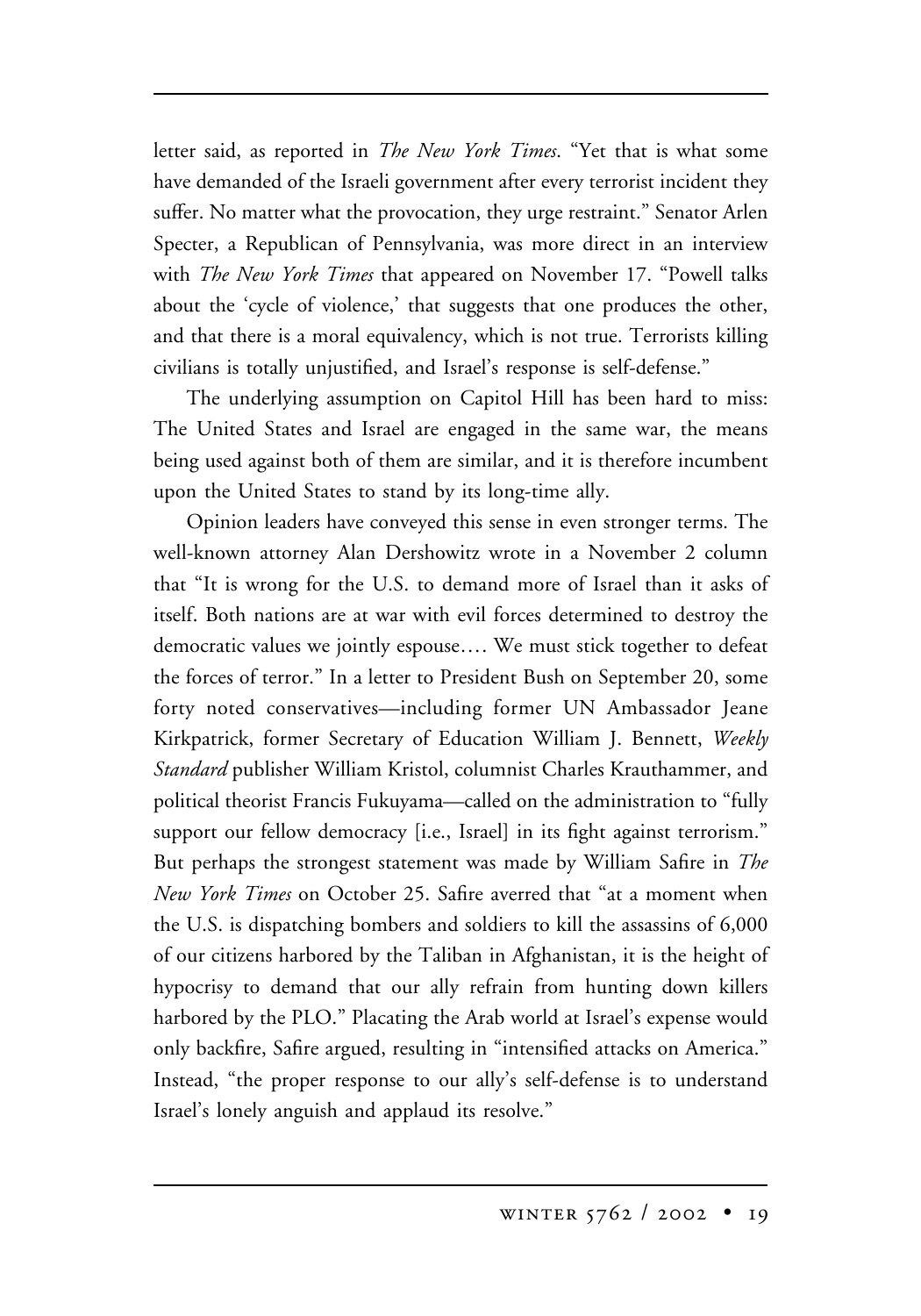The sense that Israel and America are engaged in the same war, and that the Jewish state therefore deserves the support of America, can be seen even more clearly within the general public, where support for Israel has intensified since September 11. A Gallup poll in the week following the attacks, for example, found support for Israel's side in the Middle East conflict to be at its highest point since the Gulf War: In the poll, 55 percent of Americans reported siding with Israel, up from 41 percent a month earlier. (At the same time, only 7 percent sided with the Palestinians, down from 13 percent a month before.) And this underlying support did not subside in the weeks following the attack: According to a CBS News/*New York Times* poll taken at the end of October, 60 percent of Americans reported having a favorable attitude towards Israel, moderately higher than the result of the same poll taken in previous years.

Just as significant has been the shift with regard to U.S. policy towards Israel, as a number of national polls have consistently shown about three-fourths of Americans in favor of maintaining or deepening the present strong ties between the two countries. One survey conducted in early October for ABC News put the number at 81 percent; another, conducted for NBC News and *The Wall Street Journal* in early November, put it at 77 percent—with 28 percent of Americans calling for even closer relations with Israel than exist at present. On the question of what America's formal stance should be in the conflict between Israel and the Palestinians, an increasing number of Americans favor abandoning the neutrality of recent years in favor of a clearly pro-Israeli stance. The last time Gallup had asked Americans what position the United States should maintain in the conflict was in July 2000, and the results then were virtually identical with those of the previous years: 74 percent favored formal neutrality, while 16 percent favored officially taking Israel's side. After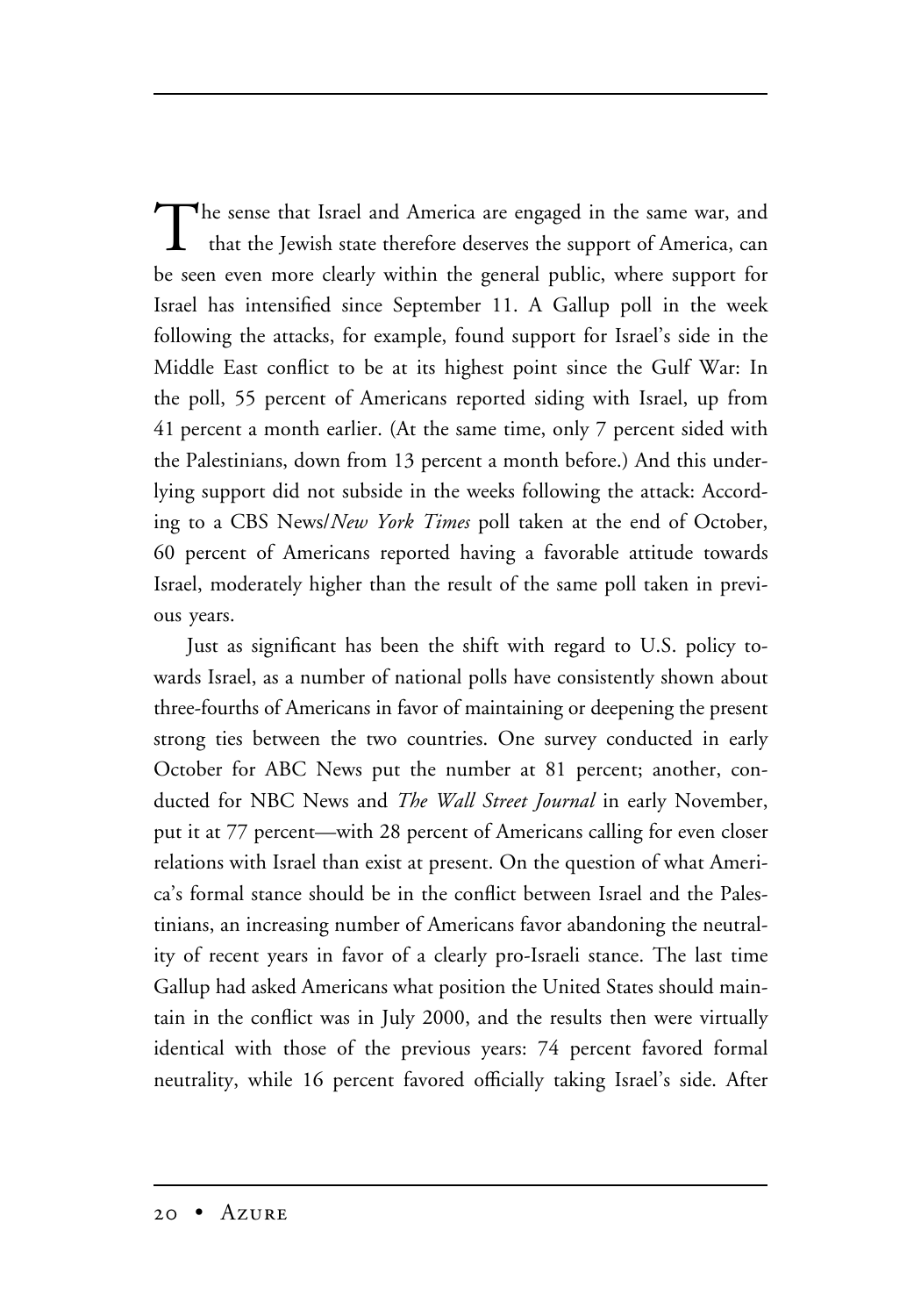the attacks, however, support for neutrality dropped to 63 percent, with 27 percent now in favor of taking Israel's side—an 11-percent shift in Israel's favor. (In both polls, about 1 percent of Americans favored taking the Palestinians' side.) Moreover, a large portion of Americans have been critical of the State Department's attempts to apply a different standard to Israel than to America in their respective wars against terror. In a poll conducted for the Anti-Defamation League at the end of October, over half the respondents called "hypocritical" the State Department's attitude towards Israel's targeted killings of terrorists.

These numbers reflect not merely support for the Israeli position against the Palestinians, but an underlying identification with Israel's predicament. Since September 11, many Americans have come to see Israel as a fellow traveler in the odyssey of terror: A country that has for decades been facing the very threat, and living under the very conditions, that Americans now widely believe to be their fate. "The acrid and unexpungeable odor of terrorism, which has hung over Israel for many years," wrote columnist George Will just hours after the event, "is now a fact of American life. Tuesday morning Americans were drawn into the world that Israelis live in every day." Martin Peretz, editor and publisher of *The New Republic* and a longtime supporter of Israel, perhaps put it best when he wrote that "we Americans no longer need any instructions in how it feels to be an Israeli. The murderers in the skies have taught us all too well. We are all Israelis now."

 $\blacktriangle$  the underlying commonality of interest between Israel and the United States has not only been reflected in words and sentiments, but has also been demonstrated at the level of cooperation between the two sides, reflecting the American understanding that Israel might well be the best source of guidance and inspiration in learning how to fight and live with a war against terrorism. This has been evident, for example, in America's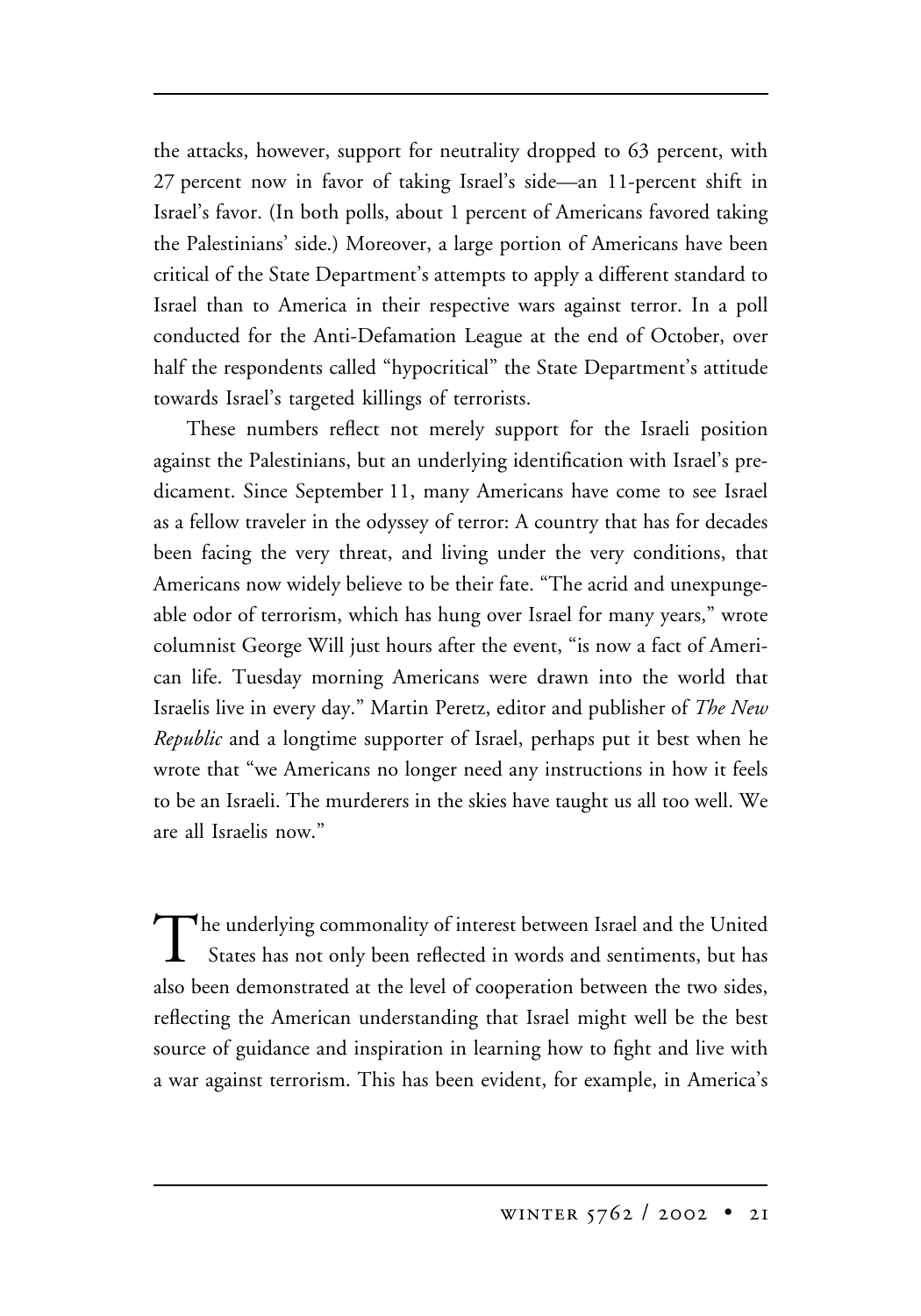efforts to shore up security in everything having to do with air travel. Lapses at major American airports had a great deal to do with the tragedies of September 11, and Israel's experience in this regard has been widely seen as the principal model for emulation. "El Al aircraft do not get hijacked," said senior Pentagon advisor Richard Perle. "We would be making a great mistake if we did not benefit from Israel's experience and expertise." On October 1, *The New Republic* published an essay by Gregg Easterbrook analyzing El Al's methods and arguing that they should serve as a model for airlines in the United States. Boston's Logan Airport, the takeoff site of two of the four airplanes hijacked on September 11, quickly hired Raphael Ron, who had just finished a five-year tenure as head of security at Tel Aviv's Ben-Gurion Airport, to help revamp its security.

More significant has been the assistance Israel has afforded the United States in gathering the intelligence and security expertise needed to prevent further attacks in the United States, and to prosecute its war in Afghanistan. In the weeks following the attacks, high-level Israeli delegations aimed at helping America plan its strategy and tactics for Afghanistan began arriving in Washington. According to a report in *Ha'aretz* of October 14, the Americans were particularly interested in Israel's experience in fighting Hezbollah in southern Lebanon. Moreover, even though America has the broadest and most technologically advanced informationgathering network in the world, the CIA has been taking full advantage of Israel's network of operatives who speak Arabic and Farsi, and who can, for example, administer polygraph tests in those languages. According to the political commentator Zev Chafets, in an article appearing in *Newsday*, "for all practical purposes, Israel's intelligence establishment is now functioning as a branch of the U.S. war effort"—a fact that the Israeli press has proudly reported as well.

But it is not only in the areas of military tactics and intelligence that Americans are beginning to see Israel as a source for guidance. In New York City, for example, family service organizations have begun seeking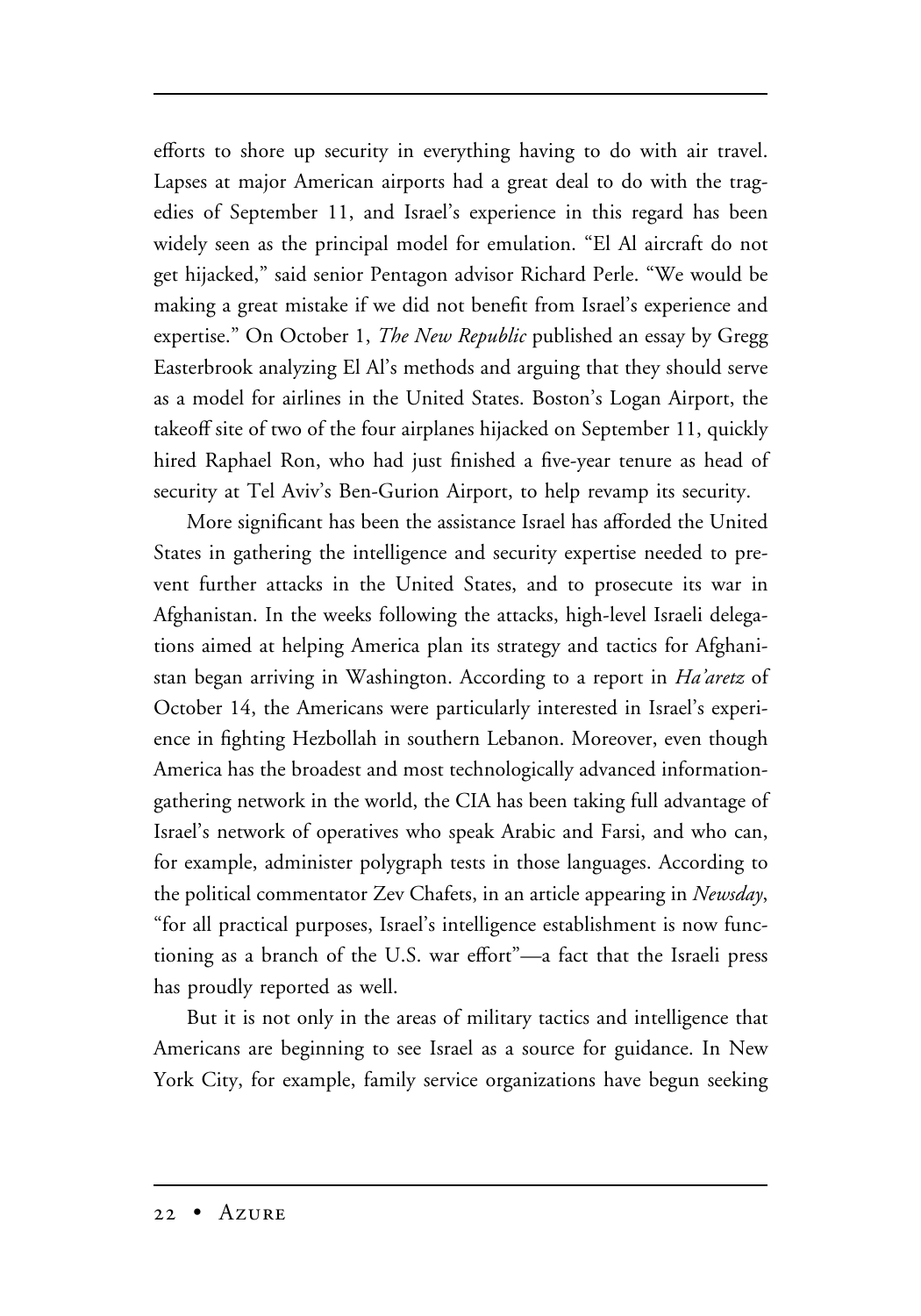out the help of Israeli counselors in dealing with the families of victims of the attack there. On the delicate question of how to balance civil rights and due process with the unique needs of an effective fight against terror, *The Wall Street Journal* ran an article proposing that America adopt Israel's policy of allowing unusual interrogation procedures in "ticking timebomb" cases, when timely information extracted from a caught terrorist could potentially save the lives of many innocents. And when the *Atlantic Monthly* sought to help Americans grapple with life under the threat of terror, it ran an essay in its November issue showcasing Israel as the country "where terrorism has been a fact of ordinary life for decades—and where ordinary life defeats terrorism." It was this sense of respect that led Chris Matthews, host of msnbc's political talk show *Hardball*, to assert in late September that Americans would now have to view themselves much as Israel sees itself: As a moral nation, dedicated to protecting its citizens without initiating a "blood war" in which a great many civilians would be killed—and which seeks peace as the final outcome. As Matthews put it, "We need to feel American, think Israeli."

Of course, there is nothing new in a general sense of support and approval for Israel from the citizens and government of the United States. But since September 11, this sense of fraternity has taken on a new urgency, as America has suddenly found itself in a global conflict in which Israel is one of its closest and most experienced allies. This is assuredly a critical moment in the history of American relations with the Jewish state, and it contains the possibility of forging a deeper and more lasting alliance between the two states. For this to happen, however, it is crucial that Israelis understand the unique responsibility which faces their country—one which may have an impact not only on the fate of their own struggle against terror, but also on Israel's position in the emerging international order.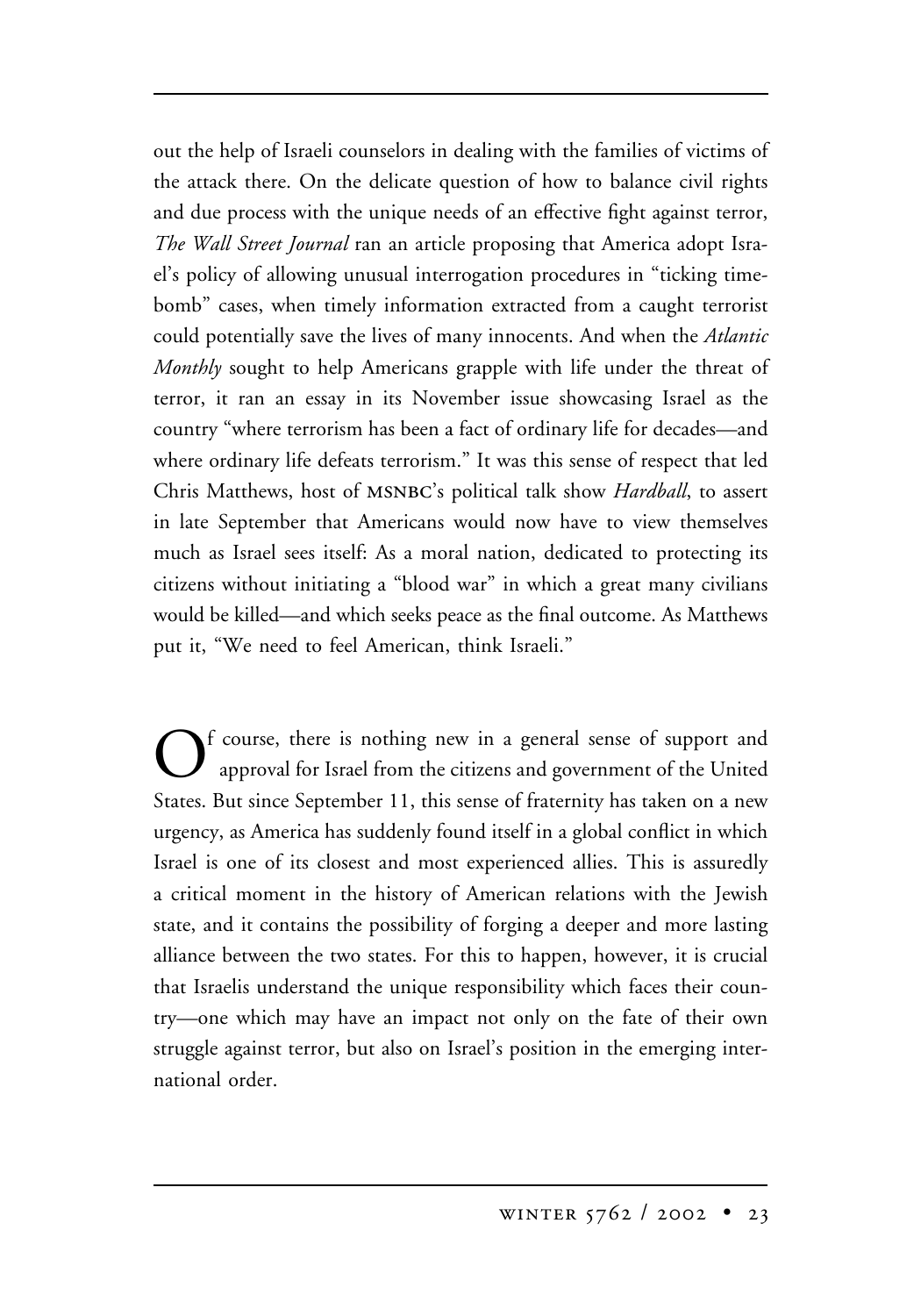The first imperative facing Israel is to recognize that support for Israel is deeply rooted in the logic of America's war, and is likely to continue being so, regardless of temporary shifts in circumstances or policy. American respect for Israel is based not on Israel's willingness to give in to the demands of Washington, but on very much the opposite: On Israel's independence of mind, its experience and innovativeness in the struggle against terror, and its determination to fight terror as a moral cause—even in the face of sustained international pressure. Although short-term concerns cannot always be ignored, Israel's leaders need to understand that by fighting with resolve against terrorism, they do not threaten the long-term health of their relationship with their American ally. If Israeli statesmen make the case that the threat they are facing is exacting an intolerable cost in lives and in the damage it is doing to Israel's democratic liberties, they may well succeed in strengthening the sense that America and Israel are engaged in the same war, against the same enemy, and for the same reasons.

Moreover, Israel must act not only in defense of its own interests, but also out of a sense that its behavior may serve as a model for American action, and perhaps for the West as a whole. Israel should therefore pursue its war on terror with the same moral clarity that it asks of its allies. As the United States organizes itself for a prolonged struggle against terror, the actions of the Jewish state will continue to be seen by a great many Americans as an example of how such a war ought to be fought. Israel must therefore undertake a consistent policy of stiff retribution and deterrence while avoiding undue loss of life. Such a policy means not distinguishing between "good" and "bad" terrorists. It means steadfastly refusing to recognize terrorists or their sponsors—including neighboring states that have not yet come to understand that terror sponsorship carries a price. It means making sure that terror never pays off in political gain. And it means consistent, effective punishment for terrorist activity.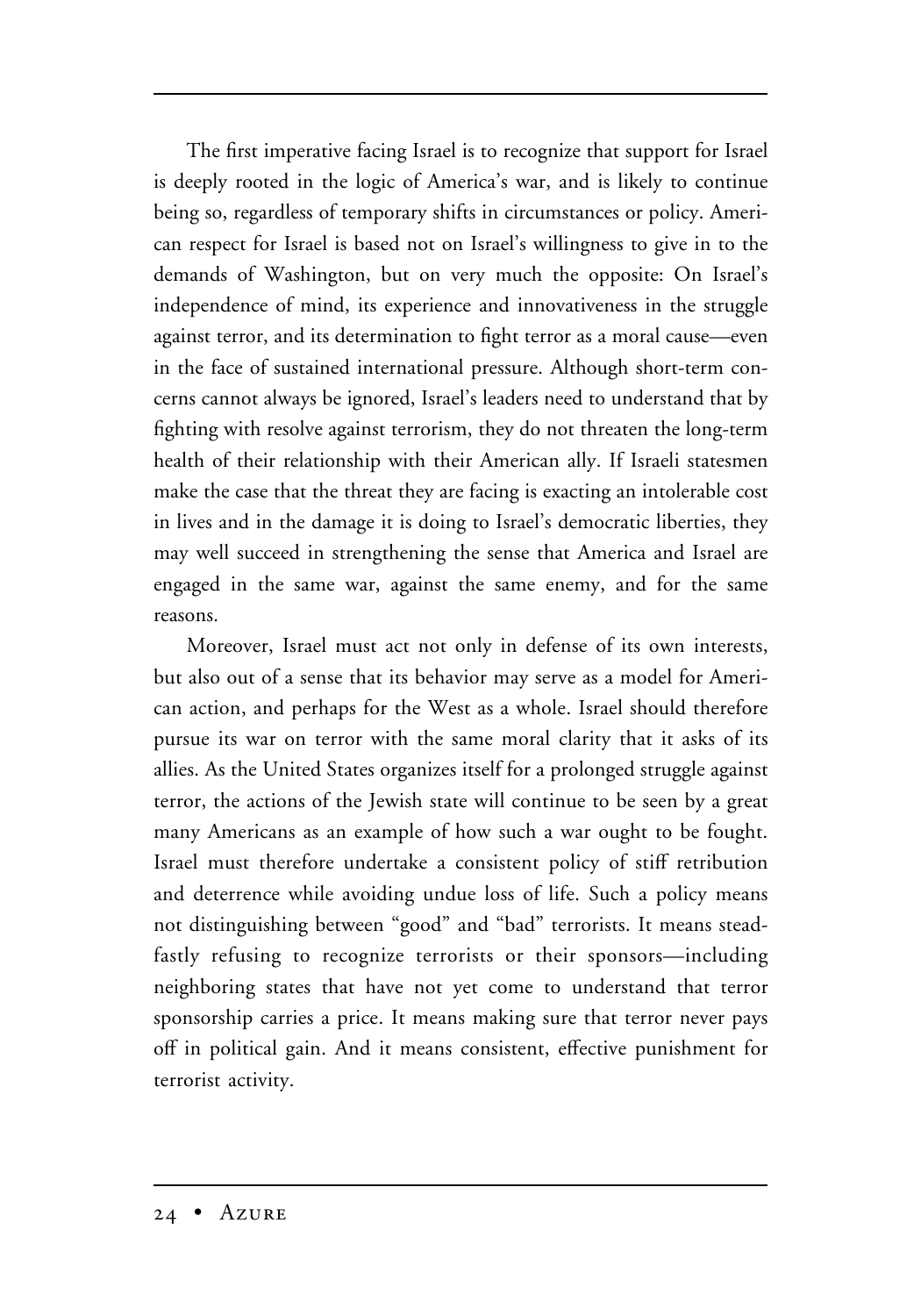Finally, Israelis should think carefully about the implications that the new alignment may hold for their country's own long-range foreign policy aims. Even prior to Israel's founding, there has been a debate as to where the Jewish state ought to see itself fitting into the international strategic order. Since the days of the pre-state Peace Association ("Brit Shalom"), there have been Israelis who have argued that the country's political interests should be seen as being united with those of the Arab world. Others have advocated deepening ties with Europe, including the eventual incorporation of Israel into the emerging European Union. Both of these visions have a utopian and universalist air about them, in that they do not seem to reflect any parallel interest on the part of the nations with which Israel would be allied, and would necessitate Israel's abandonment of certain elements of its hard-won sovereignty, which few Israelis would knowingly accept.

But there is a third vision, one that is at once grounded in political reality and more attuned to the actual ideals that characterize the Jewish state: A strengthened membership in the community of Western nations under the leadership of the United States. This community is united not by a desire for political unification, but by a belief in the same democratic freedoms that Israel holds dear, while respecting the sovereignty and independence of nations to chart their course according to their own vision. For these states, terror and tyranny must be fought as a moral cause, not coddled. It is in this community that the Jewish state's moral aspirations have consistently found their greatest adherents, and that Israel's struggle for survival and achievement have consistently won the greatest sympathy. And it is only here that Israel may find its greatest freedom to explore and develop its own unique character as a Jewish state, while playing a significant role in world affairs as a moral actor.

Israel's position in the new alignment of nations depends on its continuing ability to act as a model for emulation, while pursuing its own independent understanding of right and wrong. Israel is, unfortunately, a